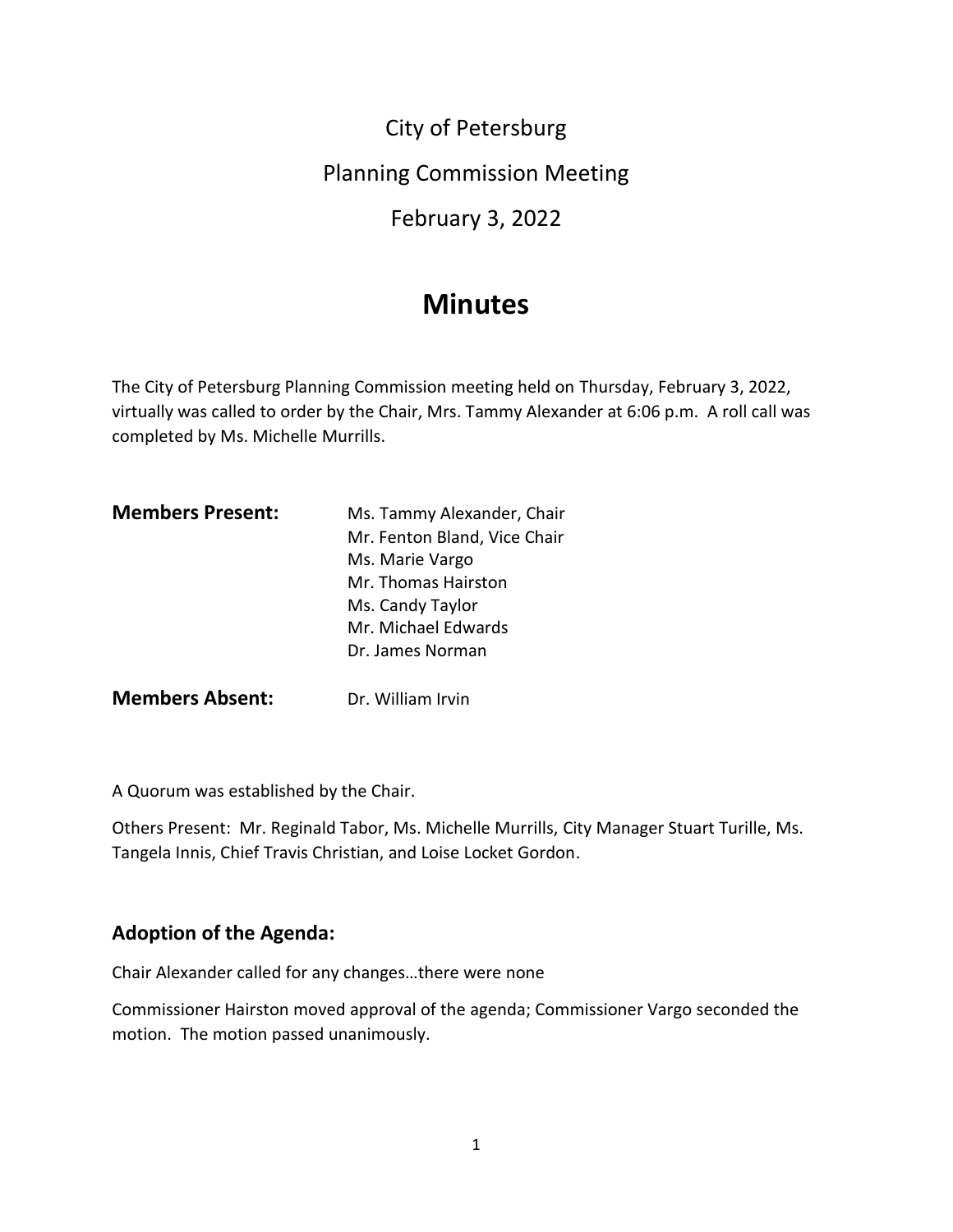#### **Minutes:**

Chair Alexander asked for the spelling of a name to be checked and otherwise then Vice-Chair Bland moved for the adoption of the Minutes from the January 20, 2022, meeting; Commissioner Vargo seconded the motion. The motion passed unanimously.

# **Public Information Period:**

Chair Alexander opened the Public Information Period to anyone who wished to speak on an item not on the agenda. No one chose to speak and so the Chair closed the public information period.

# **Public Hearings:**

Chair Alexander read the notice of a public hearing as follows:

**6a. 22-CPA-01:** A resolution recommending approval of amendments to the City's Comprehensive Plan to comply with the Chesapeake Bay Preservation Act.

Mr. Tabor then said that there are still a few outstanding items that will need approval from the Department of the Environment Quality and therefore the Planning Department requests that this public hearing be continued to the March meeting.

Chair Alexander then called for a motion to continue it to the March meeting. Commissioner Hairston motioned and Commissioner Vargo seconded. It passed unanimously.

**6b. 22-REZ-02**: A petition to rezone property located 801 S Adams St, TP: 031300002, from RB, Office-Apartment District, to MXD-3, Mixed Use District. The property is 24.02 acres.

Ms. Robinson then made the presentation.

This is a request to rezone said property which was formerly the cite of the Regional Southside Center. It is at the corner of S. Sycamore Street and Graham rd. This includes Apollo St. It is addressed at 801 S. Adams St. This property has been vacant since it was obtained by the City back in 2013. The former hospital site is an opportunity for positive redevelopment efforts to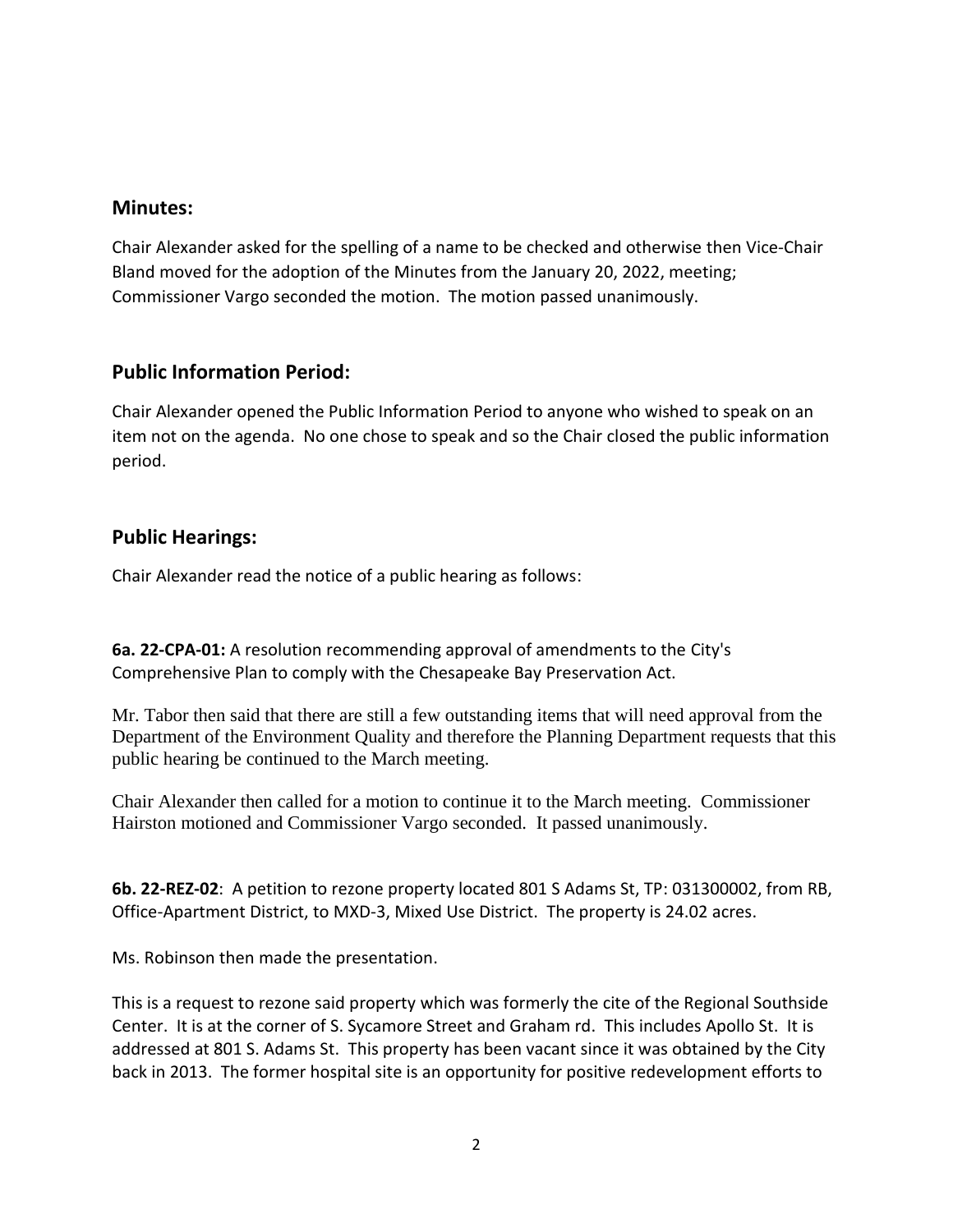take place along this portion of South Sycamore Street. Any use permitted in the MXD-3 Mixed Use District are intended to:

- A. Encourage appropriate commercial industrial activity.
- B. Encourage compatibility of existing and future land uses.

This would include offices, clinics, colleges, schools, or any use other than any residential use or any objectionable use as defined by Article 18, Section 3 of this Ordinance, but only is allowed by a special use permit.

Surrounding conditions: This land now is zoned for apartments because when the hospital was there, the hospital was wanting to provide facilities for the employees of the hospital, such as doctors and nurses and such and so it was zoned that way for them. The area does take in the Poplar Lawn Historic District, but the subject property is not directly in the historic district, but it is located within an Enterprise Zone.

Staff findings:

- A. The 2014 Comprehensive Plan designates the subject property for community facilities usage and surrounding property for business/professional, general commercial and low intensity residential purposes.
- B. The property is currently designated as "R-B", Office-Apartment District which permits residential, medical and specialty facilities, business offices, etc. as by-right uses and with parking located in the rear yard and that portion of a side yard not adjacent to a street, if a corner lot.
- C. The uses mentioned under the newly proposed zoning district will encourage appropriate and compatible commercial and industrial activities and remained in keeping with the existing and future land uses. If need be, conditions will be imposed on a potential developer by the City prior to the issuance of a building permit and as per the City's development review team standards to protect the residents and neighboring communities/businesses. Screening will be required per Section 8 of the MXD-3 regulations.
- D. It is not believed that the proposed location will pose a burden to the existing neighborhood or property owners as the existing property owners and businesses have been operating in this capacity for more than 30 years.
- E. The noise of any potential business use permitted, is expected to be low, and no change in the current noise level is expected at the property boundaries.
- F. The city of Petersburg is proposing to reuse vacant property and make it marketable for suitable development which would provide tax dollars to the city, in addition to, cleaning up a predominantly vacant parcel of land and will encourage other owners to reinvest in their properties and the community.
- G. As of the preparation of this report, our office had not received any public input or concerns about the request.
- H. The subject parcel of land is located within the Enterprise Zone, which offers tax benefits. The Department of Economic Development office maintains a listing of potential sites, and facilities for potential employers and developers looking to expand or relocate operations. They also manage the enterprise zones located within the city which allows the city to offer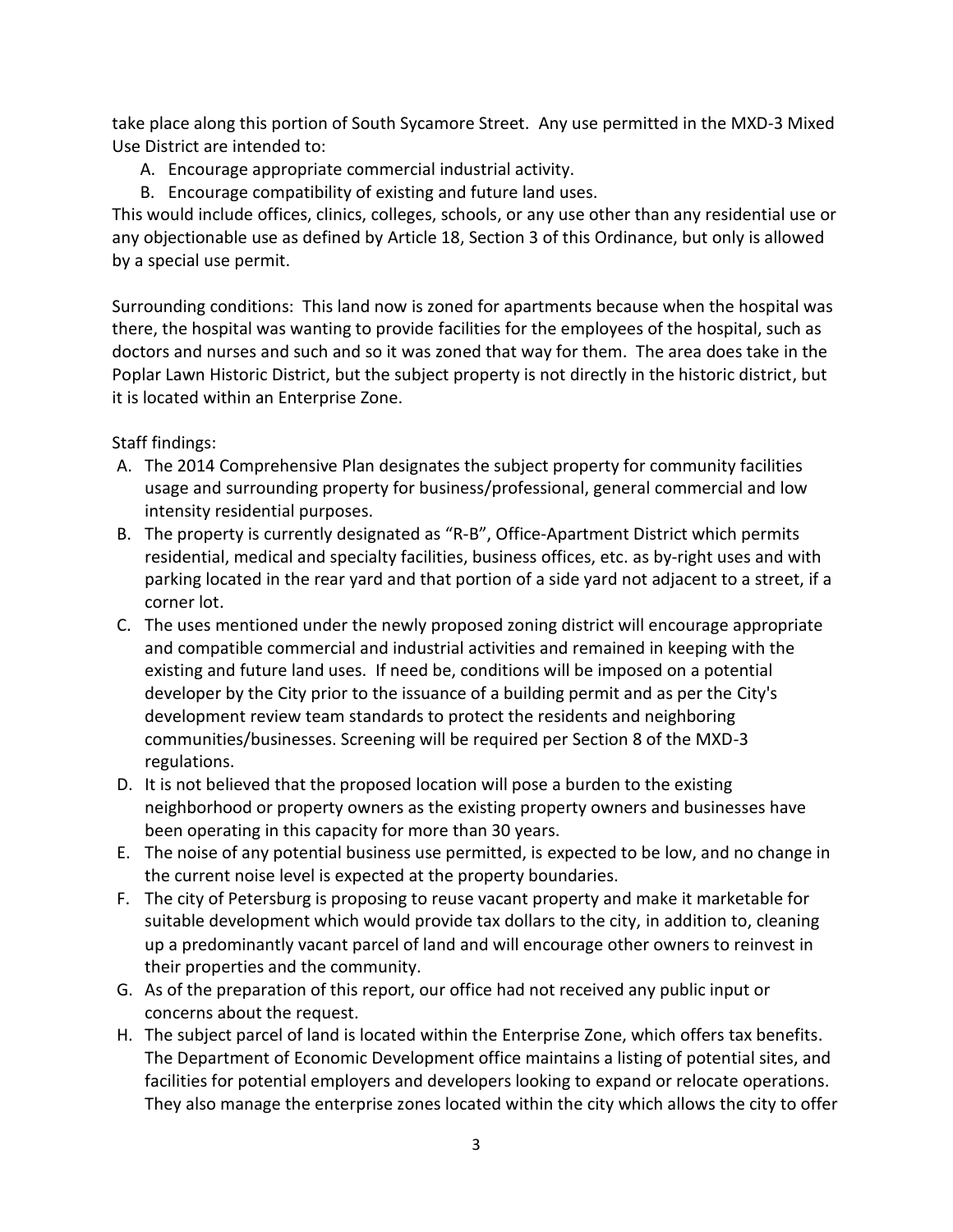state and local incentives to industries which locate new operations to designated areas. The Industrial Development Authority (IDA) is part of the office.

Chair Alexander then asked if the commissioners had any questions for staff. Commissioner Hairston wanted to know if anyone had reached out to the council person and if they were on board with us moving this to a mixed use? Vice-Chair Bland said that he had spoken to one City Council member, and he is.

Chair Alexander then asked if anyone from the public was in favor of the rezoning. There was no one. So, she then asked if there was anyone in opposition to the rezoning. Hearing none, she then closed the public hearing portion. She then asked the commissioners if there was anything they wanted to say.

Commissioner Bland thought that it would be a great thing to piggyback onto what is going on at the industrial park. Chair Alexander then said that she agreed with Commissioner Bland. Commissioner Vargo said that this was a thoughtful use of using the MXD 3. Commissioner Taylor also agreed that this is the perfect that to put that land to good use. Commissioner Hairston did say that he wanted to be sure to keep the historic appearance of the neighborhood and that the aesthetic of the neighborhood wasn't changed. Commissioner Norman also agreed to both that this is a great idea and that the historical portion of the neighborhood should not be changed.

Staff recommendation: Staff recommends approval of the proposed use.

Chair Alexander then called for a motion. Vice Chair Bland moved that the commission move forward in the proposal of rezoning and getting it zoned correctly so that we can advertise it and offer it up for sale. Commissioner Hairston seconded it. The motion passed unanimously.

**6c. City Code Amendment 2021-01**: Consideration of amendments to the City of Petersburg Code of Ordinances, Chapter 50. Environment Article II. Noise and recommendations to the City Council. The presentation was then given by the City Manager, Mr. Stuart Turille.

Noise ordinance recommendation. The proposed Planning Commission revision to the current noise ordinance for business use is day 65-75 and night 55-65. The revision also clarifies that noise is not allowed between hours of 11pm and 7am in area which "residential dwellings are permitted…that is heard inside the confines of residential or multi-family dwelling of another person."

Facts:

- Some restaurants in the downtown want to stay open and provide entertainment later in the evening and early morning.
- Visitors and residents, primarily younger folks, come to the downtown to attend late night activities.
- Residents do live downtown and hear the music, sometimes calling police to enforce the current noise ordinance.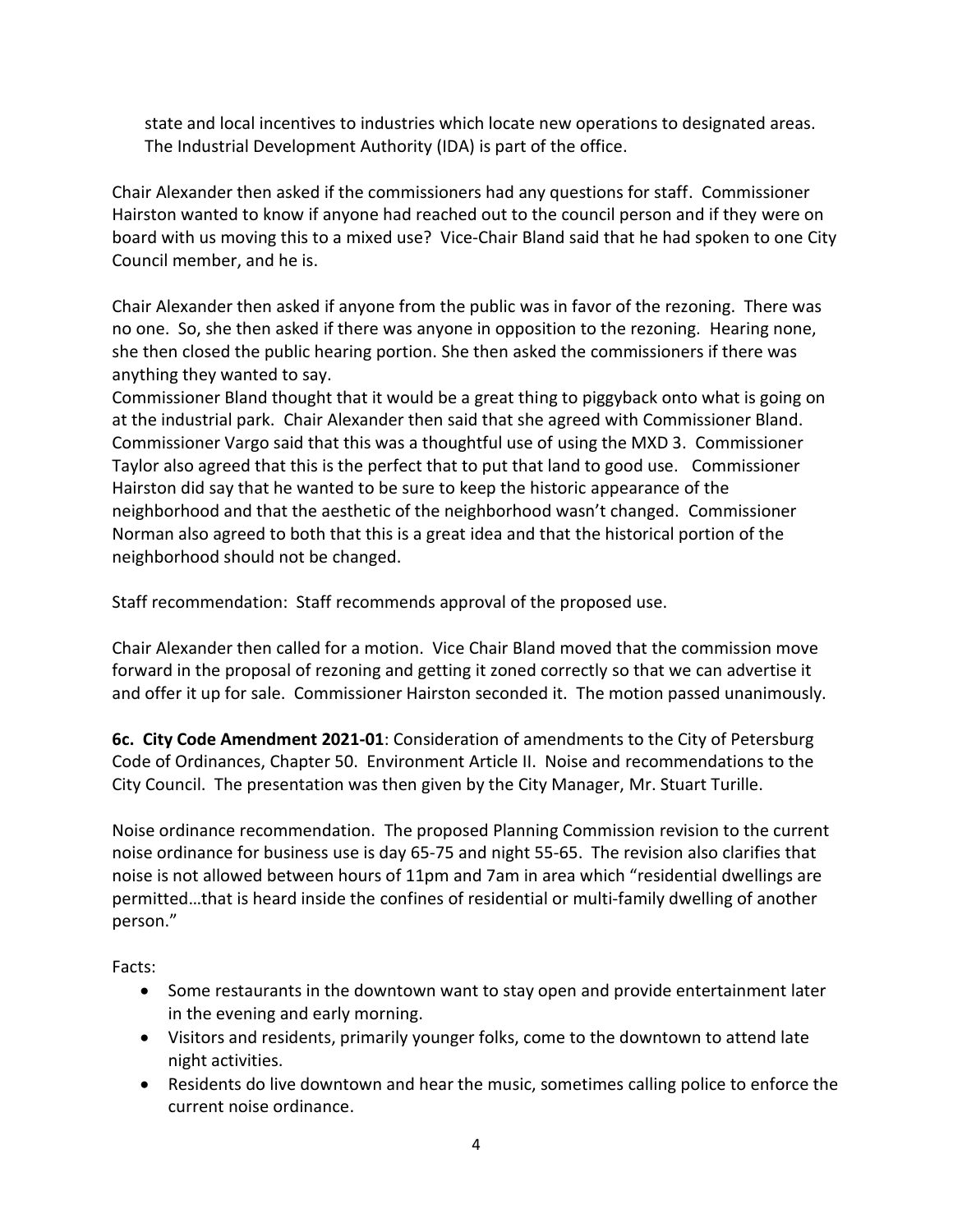- The City is undergoing a revitalization, with more businesses and activities in Old Town and the downtown. More activities are in the works.
- In recognition of the need for more planning and regulation, the City is embarking upon a Downtown Master Plan to understand more clearly what downtown businesses and restaurants want for the area.
- Unlike many cities of a similar size, such as Harrisonburg, Staunton and Fredericksburg, the city has no downtown business district or central business district.
- These cities do have downtown districts, which allow different noise ordinance standards downtown, than for surrounding residential area.
- For instance, Staunton provides an "Entertainment area exception to the noise ordinance, allowing 80 decibels from 11:30 PM to 7:00 AM."
- the ordinance spells out clearly the entertainment area so designated, in the core downtown area.
- From City of Fredericksburg, "The City's Noise Ordinance is found in City Code Chapter 38, Environment, Article II, noise. 38-31 and following. The ordinance defines the "Downtown Business District'' as "The area bounded by the Rappahannock River, Amelia Street, Prince Edward Street, and Lafayette Blvd." Noise restrictions in the Downtown Business District are less restrictive than in other areas of the City, reflecting Council's judgement that a higher level of noise downtown is generally acceptable."

#### **ANALYSIS:**

- The planning commission's ordinance revision of 55 indoor 65 outdoor decibels offers little from the current ordinance of 65 decibels at night.
- The ordinance is appropriate outside downtown citywide. In my view, it is correct for primarily residential areas but it's too restrictive on evening/late night activities in the central downtown. If the city wants to encourage downtown as a central meeting place for late night activity.
- Economic development professional training emphasizes the need for a vital downtown as the core of a city's economic vitality. Nightlife could be considered a component of economic vitality. I view my position as encouraging economic development of the city.
- Since we have no downtown Central Business district to reference in the noise ordinance, perhaps we may consider designating an entertainment zone overlay, or designation of an area, to allow a different noise standard than the one that applies citywide.
- A separate entertainment standard would, in my view, allow some late-night latitude to the citywide ordinance, but scaling down limits as the night progresses, to allow surrounding residents rest.
- An ordinance that spells out the expectations would clarify the rules and allow for clearer enforcement.
- With more entertainment events planned for downtown, this issue is not going away and should be addressed now. The problem, without an adaption, will not be solved but continue unless we resolve it proactively with expectations that we can all live with.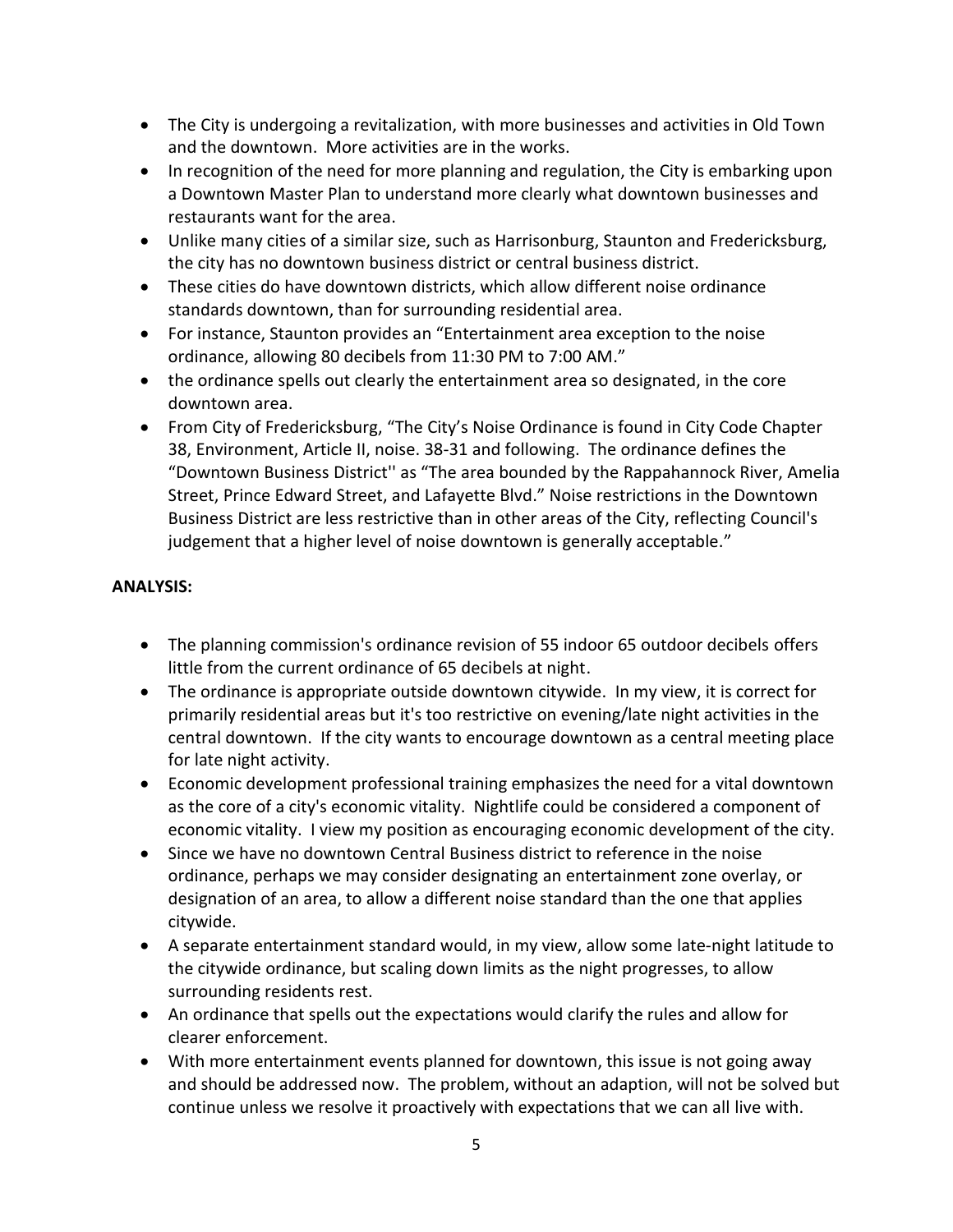• What is the balance between entertainment and residential need? Models exist elsewhere and can be adapted here.

#### **RECOMMENDATIONS:**

- Research a possible entertainment area, with a clear area of designation, with a different allowable noise standard. This may take the form of an ordinance change or zoning overlay.
- Any new decibel standards should not be considered as a free pass for businesses to create excessive noise but clarify what is and is not acceptable in such a designated area.
- The ordinance should seek a balance between entertainment and residential use in the downtown.
- Request three volunteers from the Planning Commission to work with the Planning Director and myself to pursue this option by the next March Planning Commission meeting. Spring is around the corner, and we should move quickly.
- We should also listen to what downtown residents and businesses want, as indicated by the Downtown Master Plan, as we proceed.
- The right time is now, more activity will occur again as the city and downtown grows. Let's work together to find a successful resolution, which, while perhaps not meeting everybody's ideal is realistic, workable, and feasible.

Mr. Turille then said the next step should be to find out who was going to meet with he and Mr. Tabor and work on the entertainment area option. Commissioner Hairston then said that he had already met with Mr. Tabor and had presented an entertainment overlay a while ago. Mr. Tabor said that yes that information was available, and he also wanted to remind Chair Alexander that this was advertised as a public hearing and that a motion would be needed to table this discussion until the next meeting in March.

Commissioner Hairston then made the motion that the Commission postpone the public hearing until the subcommittee is put together. Commissioner Vargo seconded. The motion passed unanimously.

Chair Alexander then put together the subcommittee consisting of herself, Commissioner Hairston, and Commissioner Vargo.

## **7. Old Business:**

#### **7a. Draft Text Amendments**

#### Draft Text Amendments:

a. Chapter 110. Traffic and Vehicles, Article VIII. Bicycles; Mopeds. Division 1. Generally. Section 110-356. Sec. 110-356. - Riding of bicycles on sidewalks prohibited. No person, except a law enforcement officer in the performance of his official duties, shall *Any person may* ride any bicycle on any sidewalk if there are no dedicated bicycle facilities (i.e. bicycle lanes, trails,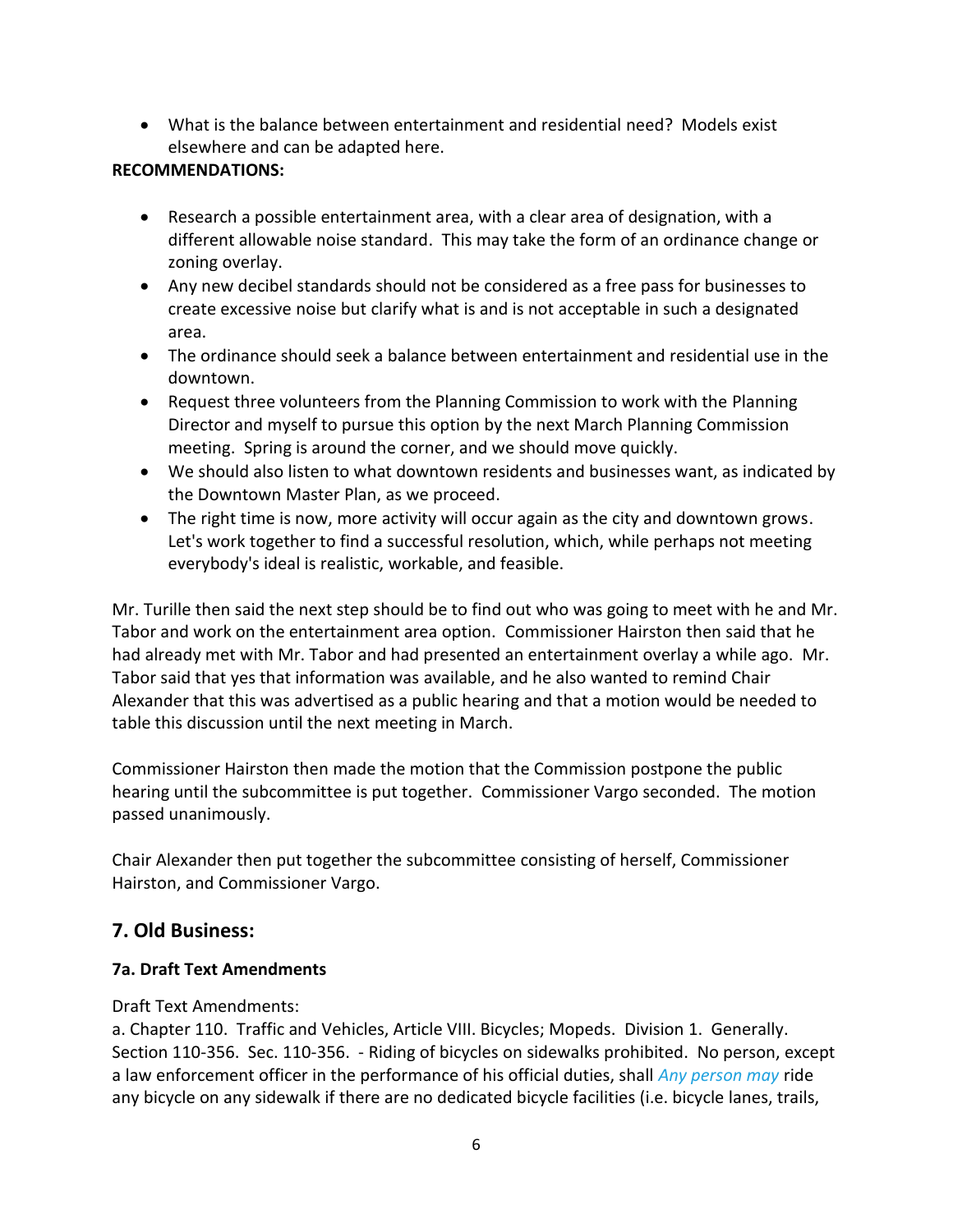etc.) and street speeds are higher than 25 miles per hour. *Bicyclists must dismount and walk their bicycle while passing a pedestrian when there is not sufficient space to safely pass while riding.* 

Director Tabor then asked Louis Lockett Gordon to speak about this amendment. She is the director of Bike/Walk RVA. The spirit of this amendment is to make bicycles on the sidewalk less restrictive. State law does allow for bicycles on the sidewalk, but local ordinances can make it illegal. According to Virginia State Law if the City of Petersburg decides to make riding bikes on certain sidewalks illegal, then they will have to put signage out to say that riding on this or that sidewalk is illegal. She also said that another thing to think about is that it can be restrictive to bike riders if Petersburg does make it illegal. The spirit of this new amendment is to make bike riding easier for everyone and that it would be better if bike riders were allowed to ride on sidewalks everywhere and not just those in areas over 25 MPH.

Commissioner Hairston then made an observation that older people have spoken to him, and they do NOT want anyone to be allowed to walk on the sidewalk. They are too afraid of being run over and that young people do not observe the law anyways, so they are not going to get off their bike to walk past people walking on the sidewalk but instead are just going to push them down riding past them. He asked then 1. How are we going to inform the bike riders? 2. How are we going to enforce the new rule? 3. And what would be the punishment?

Commissioner Vargo then said there are a lot of people out on the sidewalk, and she really wants to make sure that everyone is safe. She does not want to see bike riders on the sidewalks.

Chair Alexander then asked what action do we need to take on this tonight and Director Tabor then stated that nothing was needed tonight that there would be a public hearing scheduled at a later date.

**7B.** Chapter 110. Traffic and Vehicles, Article VIII. Bicycles; Mopeds. Division 1. Generally. Section 110-356. Sec. 110-371. - Required. It shall be unlawful for any person to operate or use a bicycle or moped upon any of the streets, alleys, or public highways of the city, without first obtaining a certificate of registration from the chief of police. *Any person may register also obtain a certificate of registration for a bicycle.* (Code 1981, § 7-16) There will be a public hearing scheduled for this as well.

## **8. New business:**

**8A.** Nightclubs—Chief of Police.

Chair Alexander asked Chief Christian if he had a presentation or anything for the Commission. He said that he did not but that he was there to lend himself to any discussion about night clubs. Director Tabor then asked Commissioner Hairston if he had anything he would like to share.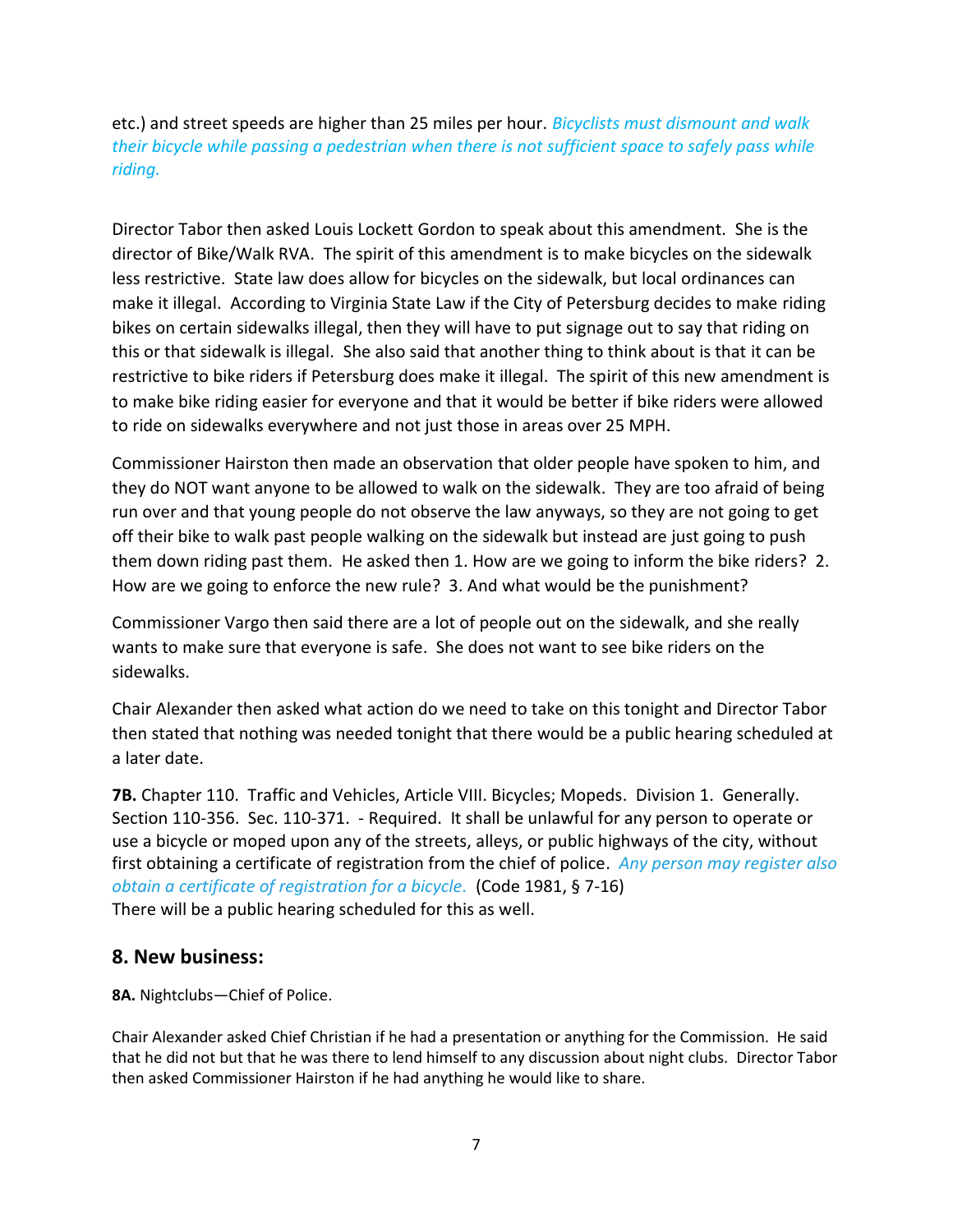Commissioner Hairston then said basically as the city moves forward, we have some things that we need to clearly define. Nightclubs being one of them. Commissioner Hairston went on to say that he wanted to know just what was the scale of problems that Petersburg has with their nightclubs. He asked Chief Christian is it a massive scope of a problem or is there a problem from a police department point of view. Chief Christian then said that from an enforcement standpoint, it is hard to enforce the laws because there is not a clearly defined line between a restaurant and a nightclub. There are so many loopholes in there that at times of trying to enforce anything, it becomes difficult because you have to be mindful of the different parts of the ordinance that supports nightclubs vs restaurants. What we have here in Petersburg are businesses that operate as restaurants up until a certain time and then after a certain time at night, the lights dim, the music goes on and that's then when it becomes what we would look at as a traditional night club. But because there is no clear distinction as to what exactly a nightclub is, it is hard to enforce. Chief Christian is hoping to help the city to define what is a restaurant and what is a nightclub so that the police are better able to enforce the laws that are on the books.

Chair Alexander then thanked the Chief and said that she too thought that it would be great if the city could have concrete definitions so that we can police them better. She said that everyone needs to look at it coolly and calmly and come up with some real guidelines. At a certain hour you are no longer a restaurant, you are a nightclub. We need that to administer everything correctly and take care of things.

Commissioner Hairston then said that he has done a TON of research and he thinks that the Commission should put together a committee with the Police Chief, the Fire Chief, a representative from two restaurants, and someone from Planning, to discuss these definitions. He also said that he spoke with the nighttime mayor of Washington DC and asked him how DC dealt with all the same issues. The mayor said that DC did was to make the process harder. It is almost a 26-page application to become a nightclub in DC. You have to submit a security plan and you have to define what your security plan is and how you are going to have and use enforcement. You then have to identify who the owners are and where they got their money. Because in DC they were seeing that a lot of people who wanted to run a club were getting money from places that the city did not want money to come from. So, you have to clearly identify who the owners are and verify their funds. He thinks that Petersburg should look closely at DC's process and really go in and try to make our process very hard and who ever can go through the application process gets to have a nightclub and it is fair across the board. The city is growing, and it is up to the commission to set the rules so that the city can grow responsibly, but yet equitably across the city and not just in Old Towne. Then when there are issues, it becomes more of a zoning matter than a police matter. The Chief of police should not be decided if a business is a restaurant or a nightclub.

Both Chair Alexander and Commissioner Hairston agree that there should be a committee that defines exactly what a restaurant and a night club are by definition. Chief Christian also added that there should also be a definition of social clubs as well since many of them operate just like nightclubs in some instances.